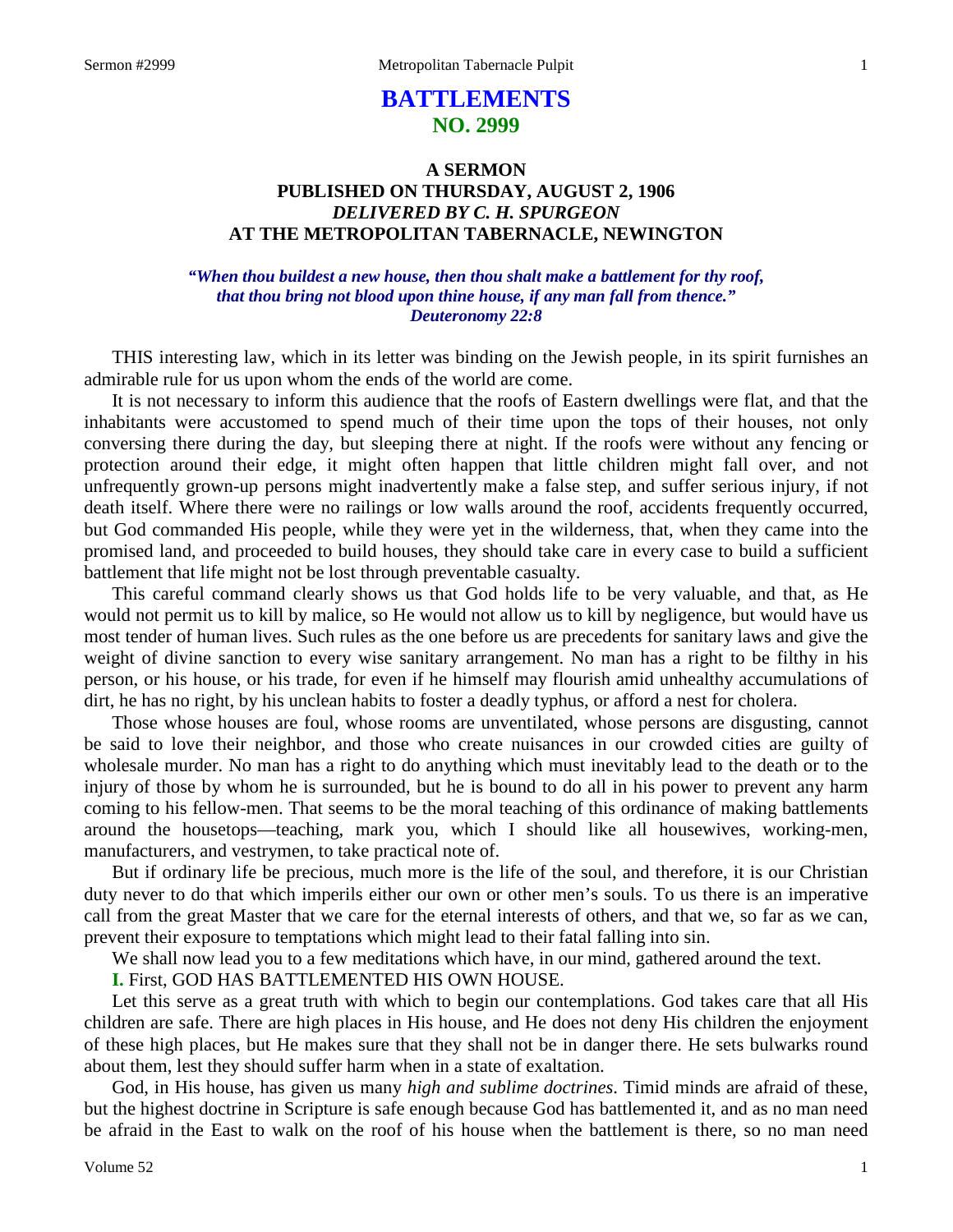hesitate to believe the doctrine of election, the doctrine of eternal and immutable love, or any of the divine teachings which circle around the covenant of grace, if he will at the same time see that God has guarded those truths so that none may fall from them to their own destruction.

Take, for instance, the doctrine of election. What a high and glorious truth this is, that God has, from the beginning, chosen His people unto salvation, through sanctification of the Spirit and the belief of the truth! Yet that doctrine has turned many simpletons dizzy through looking at it apart from kindred teachings. Some, I do not doubt, have willfully leaped over the battlement which God has set about this doctrine, and have turned it into Antinomianism, degrading it into an excuse for evil living, and reaping just damnation for their willful perversion.

But God has been pleased to set around that doctrine other truths which shield it from misuse. It is true he has a chosen people, but "by their fruits ye shall know them." Without holiness no man shall see the Lord. Though He has chosen His people, yet He has chosen them unto holiness, He has ordained them to be zealous for good works. His intention is not that they should be saved *in* their sins, but saved *from* their sins, not that they should be carried to heaven as they are, but that they should be cleansed and purged from all iniquities, and so made fit to be partakers of the inheritance of the saints in light.

Then there is the sublime brush of the final perseverance of the saints. What a noble height is that! A housetop doctrine indeed! What a Pisgah view is to be had from the summit of it, "The LORD will keep the feet of his saints." "The righteous also shall hold on his way, and he that hath clean hands shall be stronger and stronger." It will be a great loss to us if we are unable to enjoy the comfort of this truth. There is no reason for fearing presumption through a firm conviction of the true believer's safety.

Mark well the battlements which God has builded around the edge of this truth! He has declared that, if these shall fall away, it is impossible "to renew them again unto repentance; seeing they crucify to themselves the Son of God afresh, and put him to an open shame." If those who are true saints should altogether lose the life of God that is within their souls, there would remain no other salvation, if the first salvation could have spent itself unavailingly, them would be no alternative, but "a certain looking for of judgment and fiery indignation."

When we read warnings such as, "Let him that thinketh he standeth take heed lest he fall," and others of that kind, we see how God has made a parapet around this tower-like truth, so that saints may ascend to its very summit, and look abroad upon the land that floweth with milk and honey, and yet their brains need not whirl, nor shall they fall into presumption and perish.

That wonderful doctrine of justification by faith, which we all hold to be a vital truth, not only of Protestantism but of Christianity itself, is quite as dangerous by itself as the doctrine of election, or the doctrine of the final perseverance of the saints, in fact, if a man means to sin, he can break down every bulwark, and turn any doctrine into an apology for transgression. Even the doctrine that God is merciful, simple as that is, may be made into an excuse for sin.

To return to the doctrine that we are justified by faith, and not by the works of the law, Luther put it very grandly, very boldly, and for him very properly, but there are some who use his phrase, not in Luther's way, and without Luther's reasons for unguarded speaking, and such persons have sometimes done serious damage to men's souls by not mentioning another truth which is meant to be the battlement to the doctrine of faith, namely, the necessity of sanctification.

Where faith is genuine, through the Holy Spirit's power, it works a cleansing from sin, a hatred of evil, an anxious desire after holiness, and it leads the soul to aspire after the image of God. Faith and holiness are inseparable. "If any man be in Christ, he is anew creature." Good works are to be insisted on, for they have their necessary uses. James never contradicts Paul, after all, it is because we do not understand him that we fancy he does so.

Both the doctrinal Paul and the practical James spake as they were moved by the Holy Ghost. Paul builds the tower, and James puts the battlement around it, Paul conducts us to the summit of God's house, and bids us rejoice in what we see there, and then James points us to the balustrade that is built up to keep us from overleaping the truth to our own destruction. Thus is each doctrine balanced,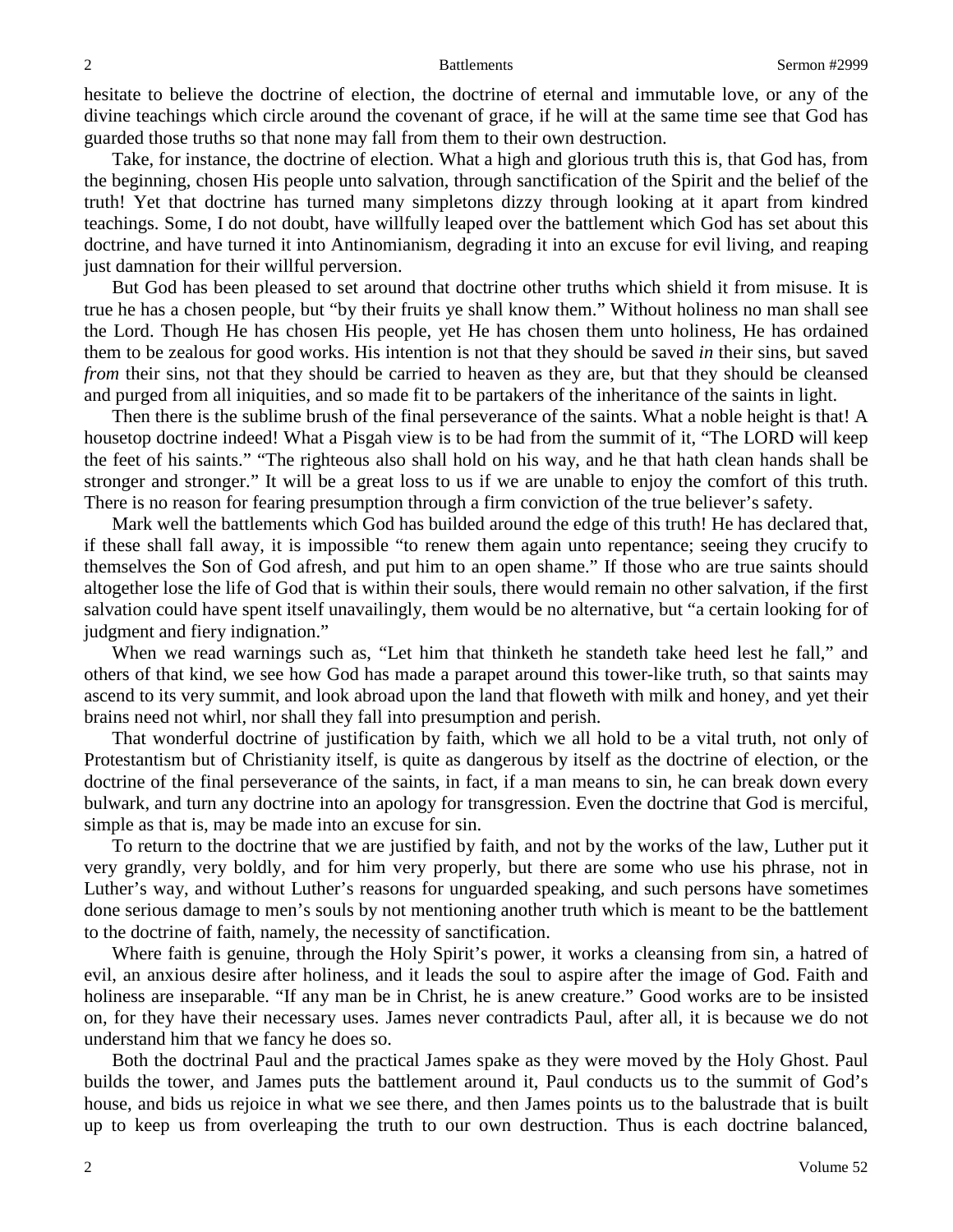bulwarked, and guarded, but time would fail us to enter into detail, let it suffice for us to know that the palace of truth is battlemented with wisdom and prudence.

Take another view of the same thought. The Lord has guarded *the position of His saints if endowed*  with wealth. Some of God's servants are, in His providence, called to very prosperous conditions in life, and prosperity is fruitful in dangers. It is hard to carry a full cup without a spill. A man may travel on the ground well enough, and yet find it hard work to walk on a high rope. A man may be an excellent servant who would make a bad master, and one may be a good tradesman in a small way who makes a terrible failure of it as a merchant. Yet be well assured that, if God shall call any of you to be prosperous, and give you much of this world's goods, and place you in an eminent position, He will see to it that grace is given suitable for your station, and affliction needful for your elevation.

The Lord will put battlements round about you, and it is most probable that these will not commend themselves to your carnal nature. You are going on right joyously, everything is "merry as a marriage bell," but on a sudden, you are brought to a dead stand. You kick against this hindering disappointment, but it will not move out of your way. You are vexed with it, but there it is. Oh, how anxious you are to go a step farther, and then you think you will be supremely happy, but it is just that perfect happiness so nearly within reach that God will not permit you to attain, for then you would receive your portion in this life, forget your God, and despise the better land.

That bodily infirmity, that want of favor with the great, that sick child, that suffering wife, that embarrassing partnership—any one of these may be the battlement which God has built around your success, lest you should be lifted up with pride, and your soul should not be upright in you. Does not this remark cast a light upon the mystery of many a painful dispensation? "Before I was afflicted I went astray, but now have I kept thy Word," that experience may be read another way, and you may confess, "Had I not been afflicted, I should have gone far astray, but now have I kept thy Word."

The like prudence is manifested by our Lord towards those whom He has seen fit to place in *positions of eminent service*. Those who express great concern for prominent ministers, because of their temptations, do well, but they will be even more in the path of duty if they have as much solicitude about themselves.

I remember one, whose pride was visible in his very manner, a person unknown, of little service in the church, but as proud of his little badly ploughed, weedy half acre, as ever a man could be, who informed me very pompously, on more than one occasion, that he trembled lest I should be unduly exalted and puffed up with pride. Now, from his lips, it sounded like comedy, and reminded me of Satan reproving sin. God never honors his servants with success without effectually preventing their grasping the honor of their work. If we are tempted to boast, He soon lays us low. He always whips behind the door at home those whom he meet honors in public.

You may rest assured that, if God honors you by enabling you to win many souls, you will have many stripes to bear, and stripes you would not like to tell another of, they will be so sharp and humbling. If the Lord loves you, He will never let you be lifted up in His service. We have to feel that we are but just the pen in the Master's hand, so that, if holiness be written on men's hearts, the credit will not be ours, but the Holy Spirit must have all the praise, and this our Heavenly Father has effectual means of securing.

Do not, therefore, start back from qualifying yourself for the most eminent position, or from occupying it when duty calls. Do not let Satan deprive God's great cause of your best service through your unholy bashfulness and cowardly retirement. The Lord will give His angels charge over you to keep you in all your ways. If God sets you on the housetop, He will place a battlement round about you. If He makes you to stand on the high places, He will make your feet like hind's feet, so that you shall not fall. If God commands thee to dash against the enemy single-handed, still, "as thy days, so shall thy strength be." He will uphold thee and preserve thee, on the pinnacle thou art as secure as in the valley, if JEHOVAH set thee there.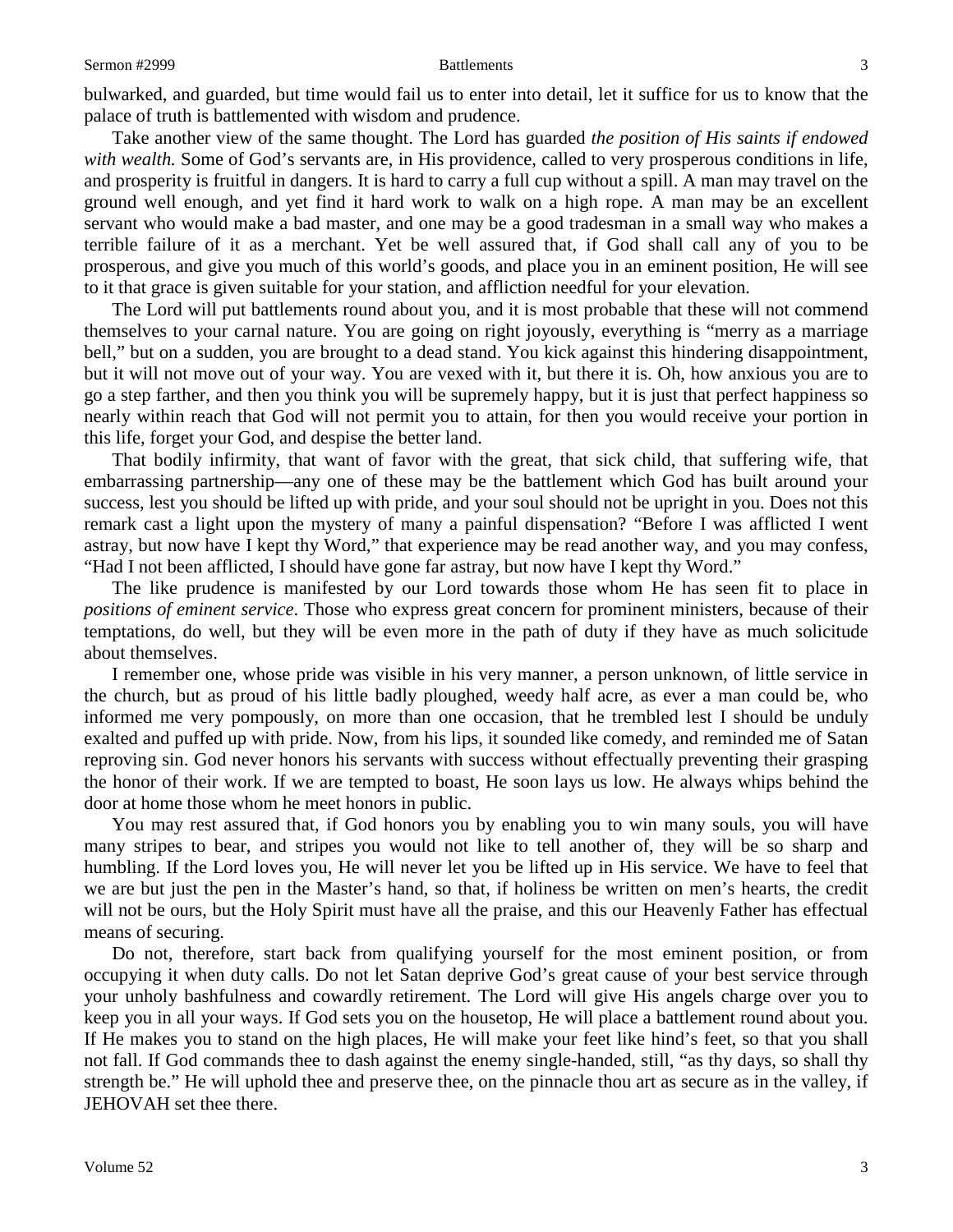It is the same with regard to the high places of *spiritual enjoyment*. Paul was caught up to the third heavens, and he heard words unlawful for a man to utter, this was a very, very high place for Paul's mind, mighty brain and heart as he had, but then, there was the battlement, "Lest I should be exalted above measure through the abundance of the revelations, there was given to me a thorn in the flesh, the messenger of Satan to buffet me." Paul was not in love with this drawback, he besought the Lord thrice to remove it, but still, the thorn could not be taken away, for it was necessary as a battlement around the eminent revelations with which God had favored His apostle. The temptation, if we are at all happy in the Lord, is to grow secure. "My mountain standeth firm," say we, "I shall never be moved."

Even much communion with Christ, though in itself sanctifying, may be perverted, through the folly of our flesh, into a cause of self-security, we may even dream that we are brought so near to Christ that common temptations are not likely to assail us, and by these very temptations we may fall. Hence it is that, as sure as ever we have high seasons of enjoyment, we shall sooner or later endure periods of deep depression.

Scarcely ever is there a profound calm on the soul's sea, but a storm is brewing. The sweet day so calm, so bright, shall have its fall, and the dew of the succeeding night shall weep over its departure. The high hill must have its following valley, and the flood-tide must retreat at ebb. Lest the soul should be beguiled to live upon itself, and feed on its frames and feelings, and by neglect of watchfulness fall into presumptuous sins, battlements are set round about all hallowed joys, for which in eternity we shall bless the name of the Lord.

Too many of the Lord's-servants feel as if they were always on the housetop—always afraid, always full of doubts and fears. They are fearful lest they shall after all perish, and of a thousand things besides. Satan sets up scarecrows to keep these timid birds from feeding upon the wheat which the great Husbandman grows on purpose for them. They scarcely over reach the assurance of faith. They are stung by "if's and "buts," like Israel by the fiery serpents, and they can scarcely get beyond torturing fear, which is as an adder biting their heel.

To such we say, beloved, you shall find, when your faith is weakest, when you are just about to fall, that there is a glorious battlement all around you, a gracious promise, a gentle word of the Holy Spirit shall be brought home to your soul, so that you shall not utterly despair. Have you not felt sometimes that, if it had not been for a choice love-word heard in the past, your faith must have given up the ghost, or if it had not been for that encouraging sermon which came with such power to your soul, your foot had almost gone, your steps had well-nigh slipped? Now, the infinite love of God, dear child of God, values you far too much to allow you to fall into despair.

> *"Mid all your fear, and care, and woe, His Spirit will not let you go."*

Battlemented by eternal grace shall this roof of the house be, and when you are tremblingly pacing it, you shall have no cause for alarm.

**II.** From the fact of the Lord's carefulness over His people, we proceed, by an easy step, to the consideration that, as imitators of God, we should exercise the like tenderness, in a word, WE OUGHT TO HAVE OUR HOUSES BATTLEMENTED.

A man who had no battlement to his house might himself fall from the roof in an unguarded moment. He might be startled in his sleep, and in the dark mistake his way to the stair-head, or while day-dreaming, his steps might slip. Those who profess to be the children of God should, for their own sakes, see that every care is used to guard themselves against the perils of this tempted life, they should see to it that their house is carefully battlemented. If any ask, "How shall we do it?" we reply—

*Every man ought to examine himself carefully, whether he be in the faith,* lest professing too much, taking too much for granted, he should fall and perish. At times, we should close our spiritual warehouse, and take stock, a tradesman who does not like to do that is generally in a bad way. A man,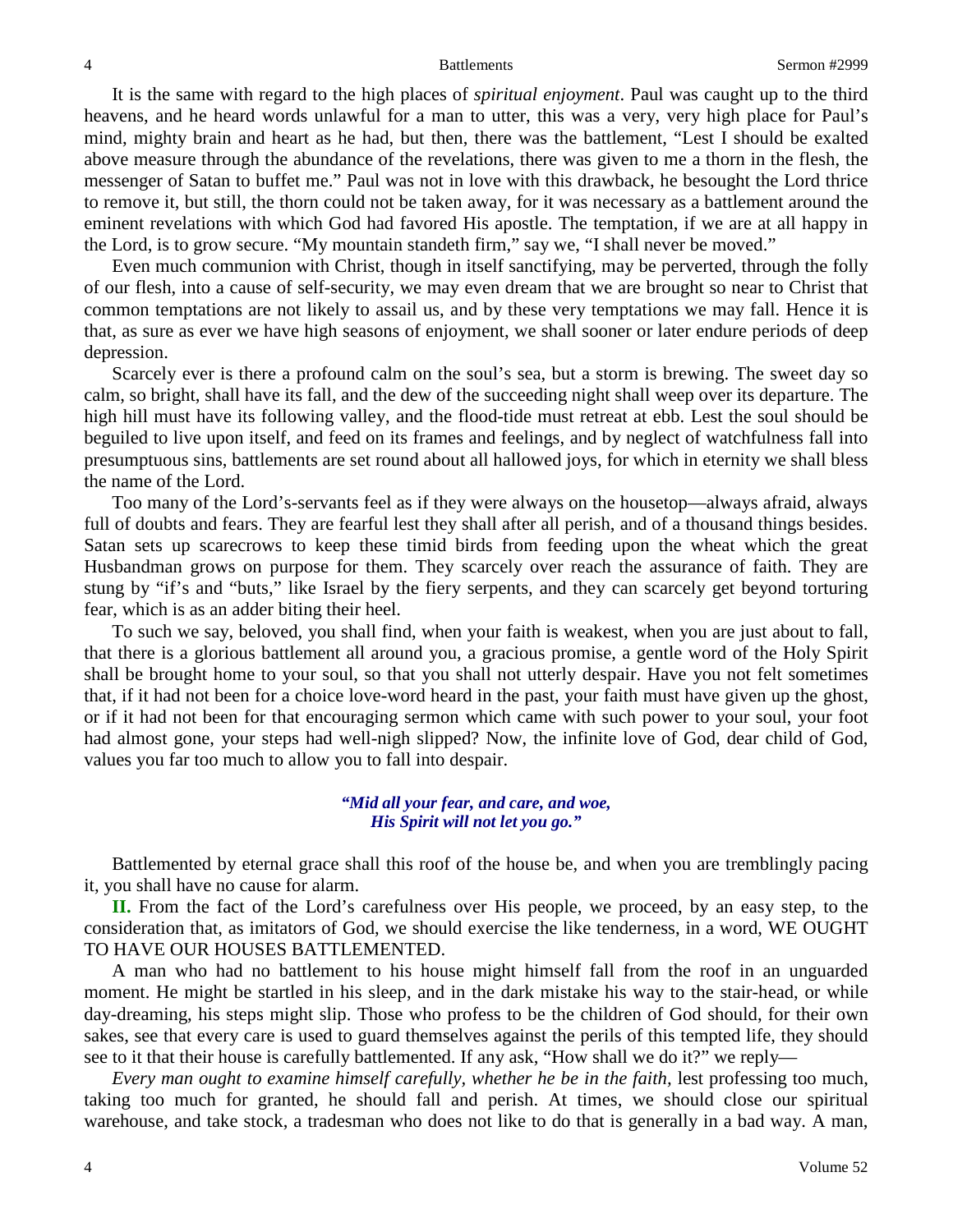who does not think it wise sometimes to sit down and give half a day, or such time as he can spare, to a solemn stocktaking of his soul, may be afraid that things are not going right with him. Lest we should be after all hypocrites, or self-deceivers, lest after all, we should not be born again, but should be children of nature, neatly dressed, but not the living children of God, we must prove our own selves whether we be in the faith. Let us protect our souls' interests with frequent self-examinations.

Better still, and safer by far, *go often to the cross,* as you think you went at first. Go every day to the cross, still with the empty hand and with the bleeding heart, go and receive everything from Christ, and seek to have your wounds bound up with the healing ointment of His atoning sacrifice. These are the best battlements I can recommend you, self-examination on the one side of the house, and a simple faith in Jesus on the other.

Battlement your soul about well *with prayer*. Go not out into the world to look upon the face of man till you have seen the face of God. Never rush down from your chamber with such unseemly haste that you have not time to buckle on your helmet, and gird on your breastplate, and your coat of mail.

Be sure and battlement yourself about *with much watchfulness,* and especially, *watch most the temptation peculiar to your position and disposition*. You may not be inclined to be slothful, you may not be fascinated by the silver of Demas into covetousness, and yet you may be beguiled by pleasure. Watch, if you have a hasty temper, lost that should overthrow you, or if yours be a high and haughty spirit, set a double watch to bring *that* demon down. If you be inclined to indolence, or on the other hand, if hot passions and evil desires are most likely to attack you, cry to the Strong for strength, and as he who guards well sets a double guard where the wall is weakest, so do you.

There are some respects in which every man should battlement his house by denying himself those indulgences, which might be lawful to others, but which would prove fatal to himself. The individual who knows his weakness to be an appetite for drink should resolve totally to abstain. Every man, I believe, has a particular sin which is a sin to him, but may not be a sin to another. No man's conscience is to be a judge for another, but let no man violate his conscience.

If you cannot perform a certain act in faith, you must not do it at all, I mean, if you do not honestly and calmly believe it to be right, even if it be right in itself, it becomes wrong to you. Watch, therefore, watch at all points. Guard yourselves in company, lest you be carried away by the force of numbers, guard yourselves in solitude, lest selfishness and pride creep in. Watch yourselves in poverty, lest you fall into envy of others, and in wealth, lest you become lofty in mind. Oh, that we may all keep our houses well battlemented, lest we fall and grieve the Spirit of God, and bring dishonor on Christ's name!

**III.** As each man ought to battlement his house, in a spiritual sense, with regard to himself, SO OUGHT EACH MAN TO CARRY OUT THE RULE WITH REGARD TO HIS FAMILY.

Family religion was the strength of Protestantism at first. It was the glory of Puritanism and Nonconformity. In the days of Cromwell, it is said that you might have walked down Cheapside, at a certain hour in the morning, and you would have heard the morning hymn going up from every house all along the street, and at night, if you had glanced inside each home, you would have seen the whole household gathered, and the big Bible opened, and family devotion offered. There is no fear of this land ever becoming Popish if family prayer be maintained, but if family prayer be swept away, farewell to the strength of the church.

A man should battlement his house for his children's sake, for his servants' sake, for his own sake, by maintaining the ordinance of family prayer. I may not dictate to you whether you should sing, or read, or pray, or whether you should do this every morning or evening, or how many times a day, I shall leave this to the free Spirit that is in you, but do maintain family religion, and never let the fire on the altar of God burn low in your habitation.

So in the matter of discipline. If the child shall do everything it chooses to do, if it shall do wrong, and there be no admonition, if there be no chastisement, if the reins be loosely held, if the father altogether neglects to be a priest and a king in his house, how can he wonder that his children one by one grow up to break his heart? David had never chastised Absalom, nor Adonijah, and remember what they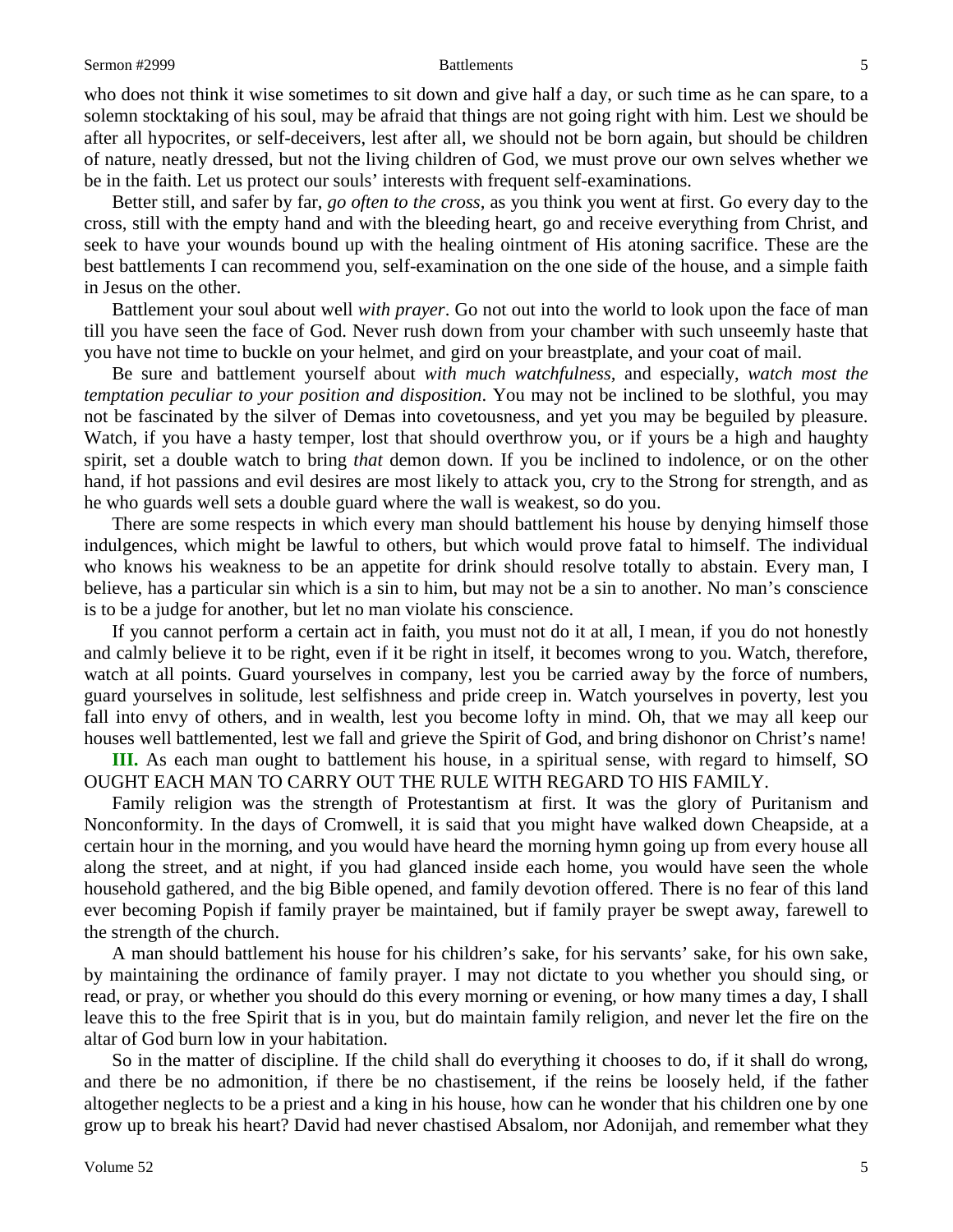became, and Eli's sons, who never had more than a soft word or two from their father, how were his ears made to tingle with the news of God's judgments upon them! Battlement your houses by godly discipline, see that obedience be maintained, and that sin is not tolerated, so shall your house be holiness unto the Lord, and peace shall dwell therein.

We ought strictly to battlement our houses, *as to many things which in this day are tolerated*. I am sometimes asked, "May not a Christian subscribe to a lottery? May not a Christian indulge in a game of cards? May not a Christian dance, or attend the opera?" Now, I shall not come down to debate upon the absolute right or wrong of debatable amusements and customs. The fact is that, if professors do not stop till they are certainly in the wrong, they will stop nowhere. It is of little use to go on till you are over the edge of the roof, and then cry, "Halt." It would be a poor affair for a house to be without a battlement, but to have a network to stop the falling person half-way down, you must stop before you get off the solid standing.

There is need to draw the line somewhere, and the line had better be drawn too soon than too late, and whereas the habit of gambling is the very curse of this land—ah! during the last Derby week, what blood it has shed! how it has brought souls to hell and men to an unripe grave!—as the habit of speculating seems to run through the land, and was doubtless the true cause of the great panic which shook our nation a few years ago, there is the more need that we should not tolerate anything that looks like it.

For another reason, we should carefully discern between places of public amusement. Some that are perfectly harmless, recreative, and instructive—to deny these to our young people would be foolish, but certain amusements stand on the border ground, between the openly profane and the really harmless. We say, do not go to these, never darken the doors of such places. Why? Because it may be the edge of the house, and though you may not break your neck if you walk along the parapet, yet you are best on this side of the battlement. You are least likely to fall into sin by keeping away, and you cannot afford to run risks.

We have all heard the old story of the good woman who required a coachman. Two or three young fellows came to seek for the situation, each of them she saw and catechized alone. The first one had this question put to him, "how near could you drive to danger?" and he said, "I do not doubt but that I could drive within a yard of danger." "Well, well," the lady said, "you will not do for me." When the second came in, the good woman questioned him in like manner, "How near could you drive to danger?" "Within a hair's breath, madam," said he. "Oh!" she said, "that will not suit me at all." A third was asked the same question, and he prudently replied, "If you please, madam, that is one of the things I have never tried, I have always tried to drive as far from danger as ever I can." "You are the coachman for me," said she, and surely that is the kind of manager we all should have in our households.

Oh, let us not so train up our children that in all probability they will run into sin! Let us, on the contrary, exhibit such an example in all things that they may safely follow us. Let us so walk that they may go step by step where we go, and not be cast out of the church of God as a reproach, nor be cast away from the presence of God. Battlement your houses, then, do not be afraid of being too strict and too Puritanic, there is no fear of that in these days, there is a great deal more danger of bringing solemn judgments on our families through neglecting the worship of God in our households.

**IV.** THE PREACHER WOULD NOW REMIND HIMSELF THAT THIS CHURCH IS, AS IT WERE, HIS OWN HOUSE, AND THAT HE IS BOUND TO BATTLEMENT IT ROUND ABOUT.

Many come here, Sabbath after Sabbath, to hear the Gospel, the immense number and the constancy of it surprise me. I do not know why the multitudes come and crowd these aisles. When I preached yesterday in Worcestershire, and saw the thronging crowds in every road, I could not help wondering to see them, and the more so because they listened as though I had some novel discovery to make—they listened with all their ears, and eyes, and mouths. I could but marvel and thank God. Ah! but it is a dreadful thing to remember that so many people hear the Gospel, and yet perish under the sound of it.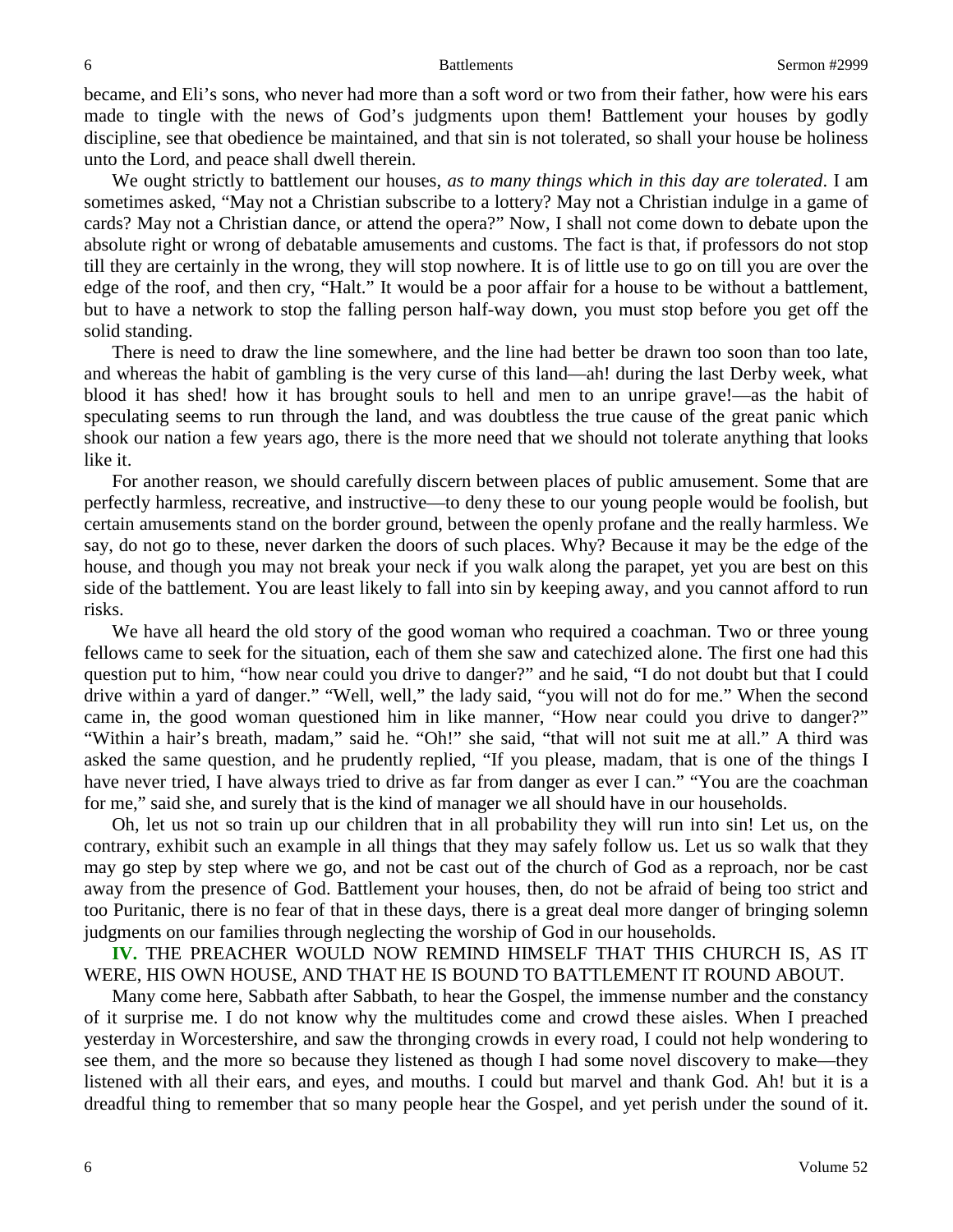Alas! the Gospel becomes to them a savor of death unto death, and there is no lot so terrible as perishing under a pulpit from which the Gospel is preached.

Now, what shall I say to prevent any of my hearers falling from this blessed Gospel—falling from the house of mercy—dashing themselves from the roof of the temple to their ruin? What shall I say to you? I beseech you, *do not be hearers only*. Do not think that, when you come here Sundays, and Mondays, and Thursdays, it is all done. No, it is only begun then. Praying is the end of preaching, and to be born again is the great matter. It is very little to occupy your seat, except you hearken diligently, with willing hearts, looked upon as an end, sitting at services is a wretched waste of time. Dear hearers, be dissatisfied with yourselves unless ye be doers of the Word. Let your cry go up to God that you may be born again. Rest not till you rest in Jesus.

Remember, and I hope this will be another battlement, that if you hear the Gospel, and it is not blessed to you, *still it has a power*. If the sun of grace does not soften you as it does wax, it will harden you as the sun does clay. If it is not a savor of life unto life, to repeat the text I quoted just now, it will be a savor of death unto death. Oh, do not be blind in the sunlight! Do not perish with hunger in the banqueting-house! Do not die of thirst when the water of life is before you!

Let me remind you of *what the result of putting away the Gospel will be.* You will soon die, you cannot live forever. In the world to come, what awaits you? What did our Lord say, "These shall go away into everlasting punishment." The righteous enter into life eternal, but the ungodly suffer punishment everlasting. I will not dwell upon the terrors of the world to come, but let me remind you that they are yours except Christ is yours, death is yours, and judgment is yours, and hell will be yours, and all that dreadful wrath which God means when He says, "Beware, ye that forget God, lest I tear you in pieces, and there be none to deliver you." Oh, run not on in sin, lest you fall into hell! I would fain set up this battlement to stay you from a dreadful and fatal fall.

Once more, *remember the love of God in Christ Jesus*. I heard the other day, of a bad boy whom his father had often rebuked and chastened, but the lad grew worse. One day he had been stealing, and his father felt deeply humiliated. He talked to the boy, but his warning made no impression, and when he saw his child, so callous, the good man sat down in his chair, and burst out crying as if his heart would break.

The boy stood very indifferent for a time, but at last, as he saw the tears falling on the floor, and heard his father sobbing, he cried, "Father, don't, father, don't do that, what do you cry for, father?" "Ah! my boy," he said, "I cannot help thinking what will become of you, growing up as you are. You will be a lost man, and the thought of it breaks my heart." "O father!" he said, "pray don't cry. I will be better. Only don't cry, and I will not vex you again." Under God, that was the means of breaking down the boy's love of evil, and I hope it led to his salvation.

Just like that is Christ to you. He cannot bear to see you die, and he weeps over you, saying, "How often would I have blessed you, and you would not!" Oh, by the tears of Jesus, wept over you in effect when He wept over Jerusalem, turn to Him! Let that be a battlement to keep you from ruin.

God bless you, and help you to trust in Jesus, and His shall be the praise! Amen.

### **EXPOSITIONS BY C. H. SPURGEON**

### *JOHN 6:1-14 AND 30-46*

**John Chapter 6. Verses 1-6.** *After these things Jesus went over the sea of Galilee, which is the sea of Tiberias. And a great multitude followed him, because they saw his miracles which he did on them that were diseased. And Jesus went up into a mountain, and there he sat with his disciples. And the passover, a feast of the Jews, was nigh.*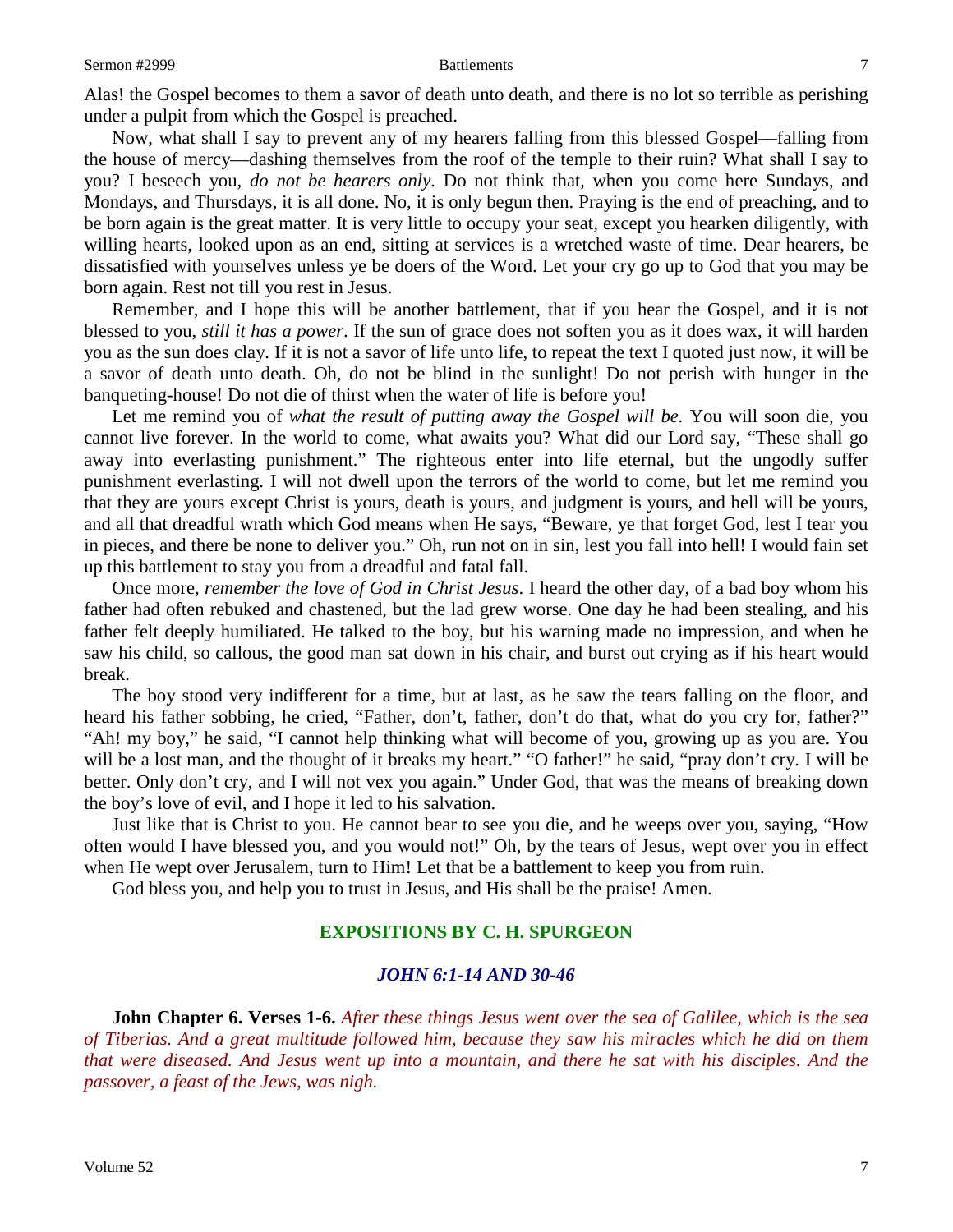*When Jesus then lifted up his eyes, and saw a great company come unto him, he saith unto Philip, Whence shall we buy bread, that these may eat? And this he said to prove him: for he himself knew what he would do.*

That verse is worth thinking over. How often does Christ seem to ask us riddles, and place us in difficulties, so that we begin to say, "What will come of this? How shall we escape from this temptation, or how shall we stand under this trial?" He himself knows what He will do, and it is a very blessed thing when, our faith being tried, it shows itself to be strong enough to leave the burden with Him who can bear it, and to leave the difficulty with Him who can meet it, "He himself knew what he would do."

**7.** *Philip answered him, Two hundred pennyworth of bread is not sufficient for them, that every one of them may take a little.*

That is our way. When our faith is little, we begin calculating the pennyworths that are wanted, and we make them out to be so much more than we possess or can possibly scrape together. That is not faith, it is reason—poor, dim, shallow reason, which forgets the Infinite, and begins to calculate its own limited and insufficient forges.

**8-10.** *One of his disciples, Andrew, Simon Peter's brother, saith unto him, there is a lad here, which hath five barley loaves, and two small fishes: but what are they among so many? And Jesus said, Make the men sit down. Now there was much grass in the place. So the men sat down, in number about five thousand.*

When Christ bids men sit down, He has a dainty carpet for them to sit upon, "There was much grass in the place." One might have thought that some of those people would have refused to sit down, for it is not everybody who will sit at a table that has nothing on it, but God knows how to move the hearts of men, so these people, if they had not strong faith, yet had faith enough to do as they were bidden, I wish that we all had as much faith as that.

**11.** *And Jesus took the loaves; and when he had given thanks, he distributed to the disciples, and the disciples to them that were set down; and likewise of the fishes as much as they would.*

"As much as they would." Note those words, for they are the rule at Christ's feasts. Of earthly things, He gives us as much as we need, and of heavenly things, as much as we would! "Open thy mouth wide, and I will fill it." "According to your faith be it unto you."

**12-13.** *When they were filled, he said unto his disciples, Gather up the fragments that remain, that nothing be lost. Therefore they gathered them together, and filled twelve baskets with the fragments of the five barley loaves, which remained over and above unto them that had eaten.*

"Waste not, want not," Heavenly economy is to be practiced in the things of God. Christ is no niggard, but he is no waster.

**14.** *Then those men, when they had seen the miracle that Jesus did, said, This is of a truth that prophet that should come into the world.*

They were convinced through their stomachs. They came to this conviction merely through eating and drinking, and that faith which comes by the senses is no faith at all, or it is a sensual faith which cannot save the soul. These people, who came to this belief through eating, were very poor followers of Christ, as He said to them, "Ye seek me, not because ye saw the miracles, but because ye did eat of the loaves, and were filled."

**Verses 30-32.** *They said therefore unto him, What sign showest thou then, that we may see, and believe thee? what dost thou work? Our fathers did eat manna in the desert; as it is written, He gave them bread from heaven to eat. Then Jesus said unto them, Verily, verily, I say unto you, Moses gave you not that bread from heaven; but my Father giveth you the true bread from heaven.*

Jesus did not say to them, "I gave that bread to your fathers in the wilderness," as He might truly have said. It was not Moses who fed their fathers in the wilderness, it was God who had fed them, and if they would but think, they would clearly see that it was so. But the Master took them on to another tack, and led their thoughts to a higher topic.